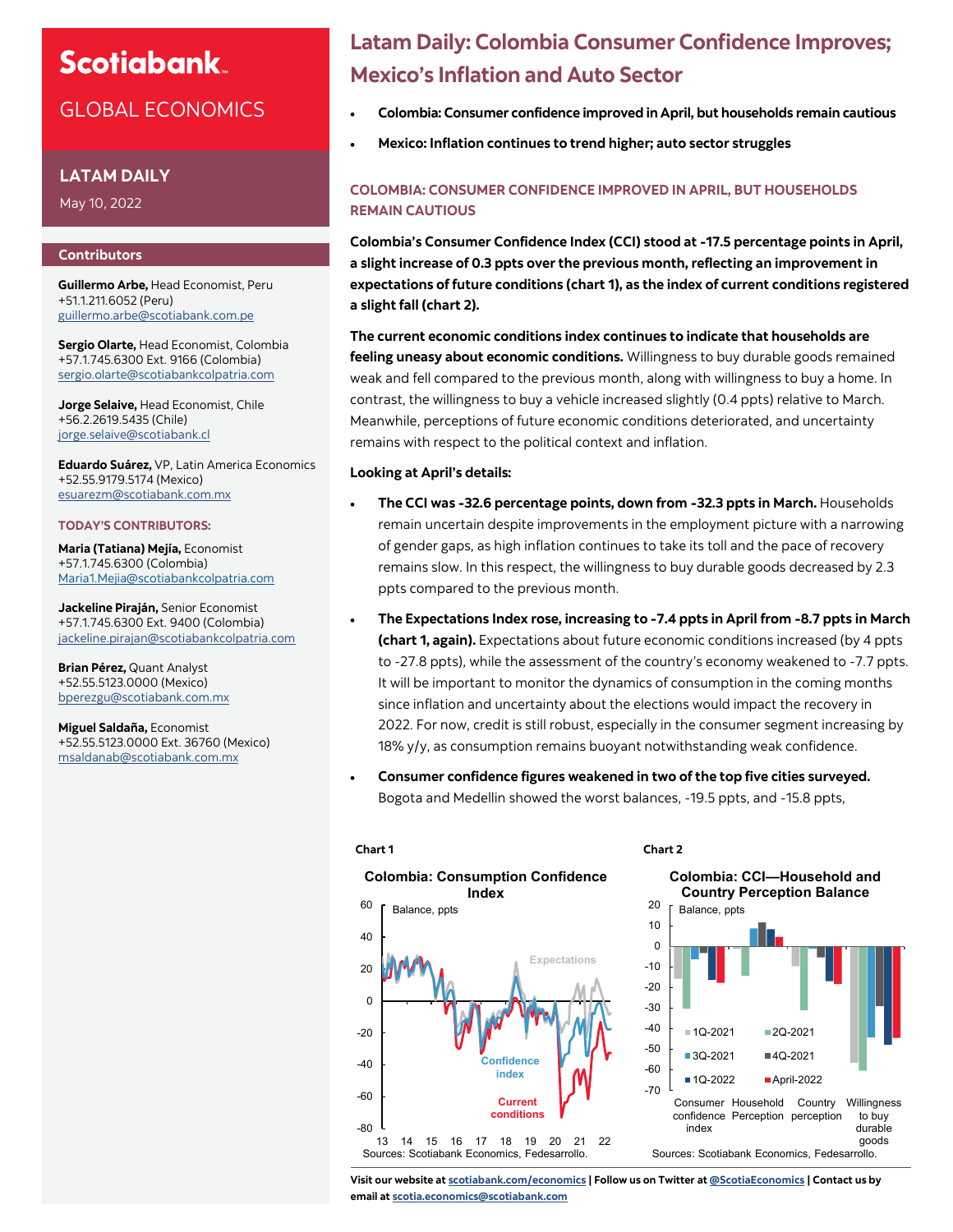#### May 10, 2022

respectively. In the case of Bogota, the driver was mainly a weaker sentiment for home purchases. In Medellin, the willingness to buy durable goods declined.

• **Confidence improved, surprisingly, in the economic group most affected by inflation:** confidence increased in the low-income population by 3.5 ppts, while for middle- and high-income households the reduction was -2.4 ppts and -4.3 ppts, respectively. In absolute terms, the biggest deterioration in sentiment was for the high-income population (-21.3 ppts), since this group may be beginning to perceive the effects of the very high inflation and the political uncertainty.

**All in all, consumer confidence in April suggests that consumers remain pessimistic about their current situation but are more optimistic about conditions one year ahead.** High-income households' confidence is beginning to reflect the negative effects of high inflation. Willingness to buy durable goods and vehicles remains low. Moreover, inflation could further weaken household confidence, possibly affecting spending. **In any case, we expect the central bank to continue its cycle of monetary policy tightening, likely reaching a terminal rate at 8%, as we see inflation trajectories in the short and medium-term remain high and well above BanRep's target range.** 

**—Sergio Olarte, Maria Mejía, & Jackeline Piraján**

#### **MEXICO: INFLATION CONTINUES TO TREND HIGHER; AUTO SECTOR STRUGGLES**

#### **I. Inflation's upward trend reinforces our call for a 50 basis points hike**

**According to the [INEGI](https://www.inegi.org.mx/app/saladeprensa/noticia.html?id=7333) statistical agency, annual headline inflation continued its upward trend in April, rising from 7.45% y/y to 7.68% y/y, slightly below the consensus of 7.72% y/y (chart 3).** Core inflation also trended higher, hitting a post-2001 high, increasing from 6.78% to 7.22%, driven by merchandise goods prices of 9.33% y/y (8.69% in March), and in services of 4.83% (4.62%) (chart 4). In contrast, non-core inflation decelerated from 9.45% in March to 9.07% in April, owing to a lower pace of increases in the prices of agricultural products, from 16.12% to 14.36%, which offset a higher rate in energy and authorized tariffs of 5.18% from 4.73% previously (chart 5).

**On a monthly basis, headline inflation decelerated to 0.54% m/m in April from 0.99% m/m in March.** Core inflation increased to 0.78% m/m from 0.72% m/m previously, reflecting price pressures from the merchandise component, which accelerated 1.03% m/m from 0.93% m/m in March. Non-core inflation fell to -0.14% m/m, mainly owing to the -1.07% m/m drop in energy and government tariffs.

**Going forward, we expect prices of some products to moderate somewhat as the government's plan to deal with inflation is implemented.** However, we expect global supply chain disruptions to continue to negatively affect price dynamics. In this environment, we anticipate Banxico hiking its policy rate 50 basis points to 7.00% on Thursday, May 12 in line with consensus, closing 2022 at 8.50% and 2023 at 9.00%.

#### **Chart 3 Chart 4**





#### **Chart 5**

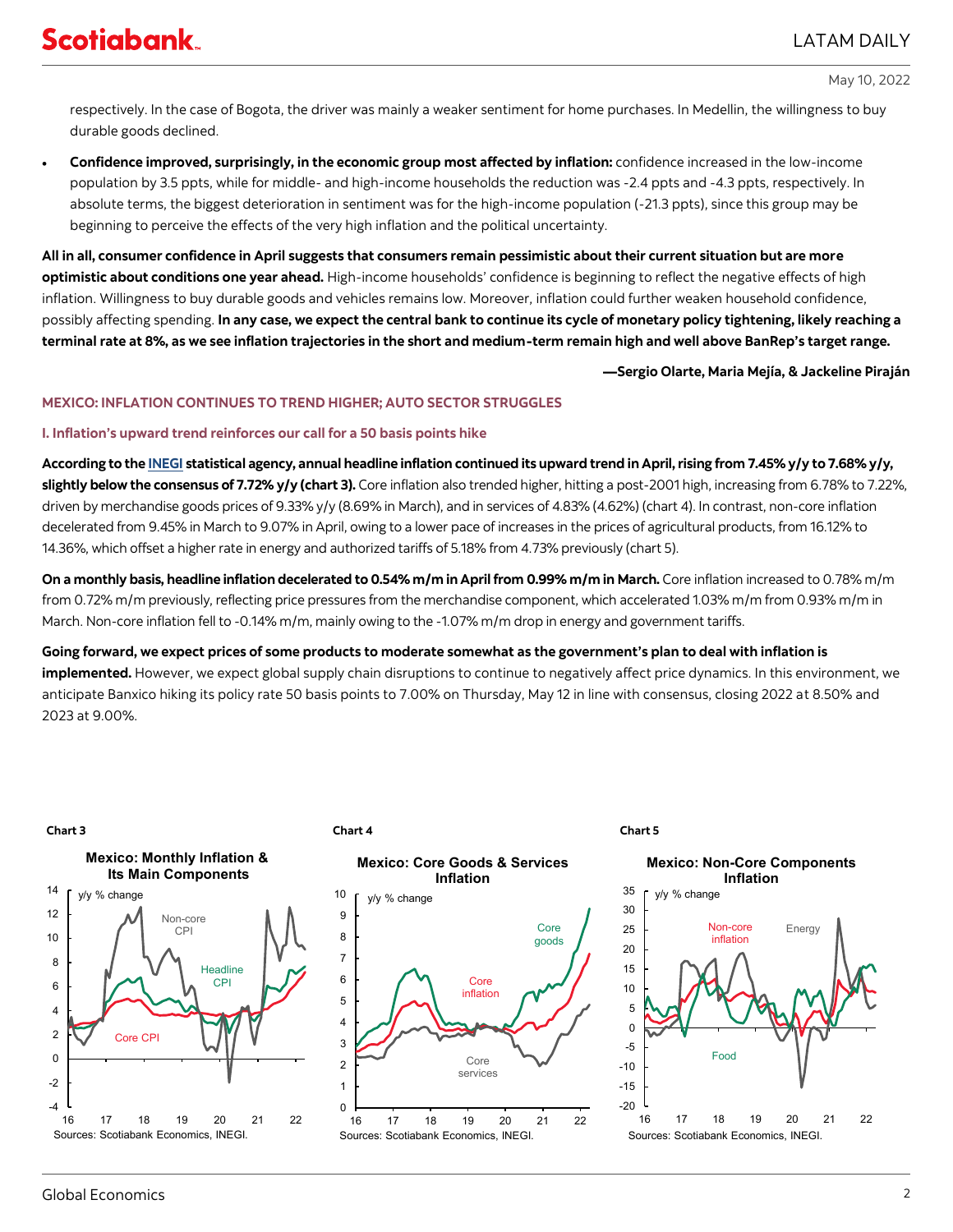May 10, 2022

#### **II. The auto sector struggles amid persistent global chain disruptions**

**Data released by [INEGI](https://www.inegi.org.mx/contenidos/saladeprensa/boletines/2022/rm_raiavl/rm_raiavl2022_05.pdf) show that auto production fell on a yearly basis in April, while sales and exports remained at roughly the previous year's level (chart 6).** Production dropped - 6.6% m/m in April (0.8% y/y), to 251,547 units assembled. Sales went from -1.2% y/y in March to -1.0% y/y in April, with 83,459 transactions, while exports totalled 241,286 units, equivalent to an annual increase of 2.9%, up from 2.5% y/y in March. In the January-to-April period, production totaled 1,100,592 units, its lowest level since 2017 (excluding 2020), representing an increase of 0.9% in the year to date (YTD). In the same period, 336,841 were sold and 922,278 units exported, the lowest levels of these indicators since 2015, and 2016, respectively, equivalent to declines of -2.4% and -0.6% YTD, with respect to the same period a year earlier.

**—Brian Pérez & Miguel Saldaña**